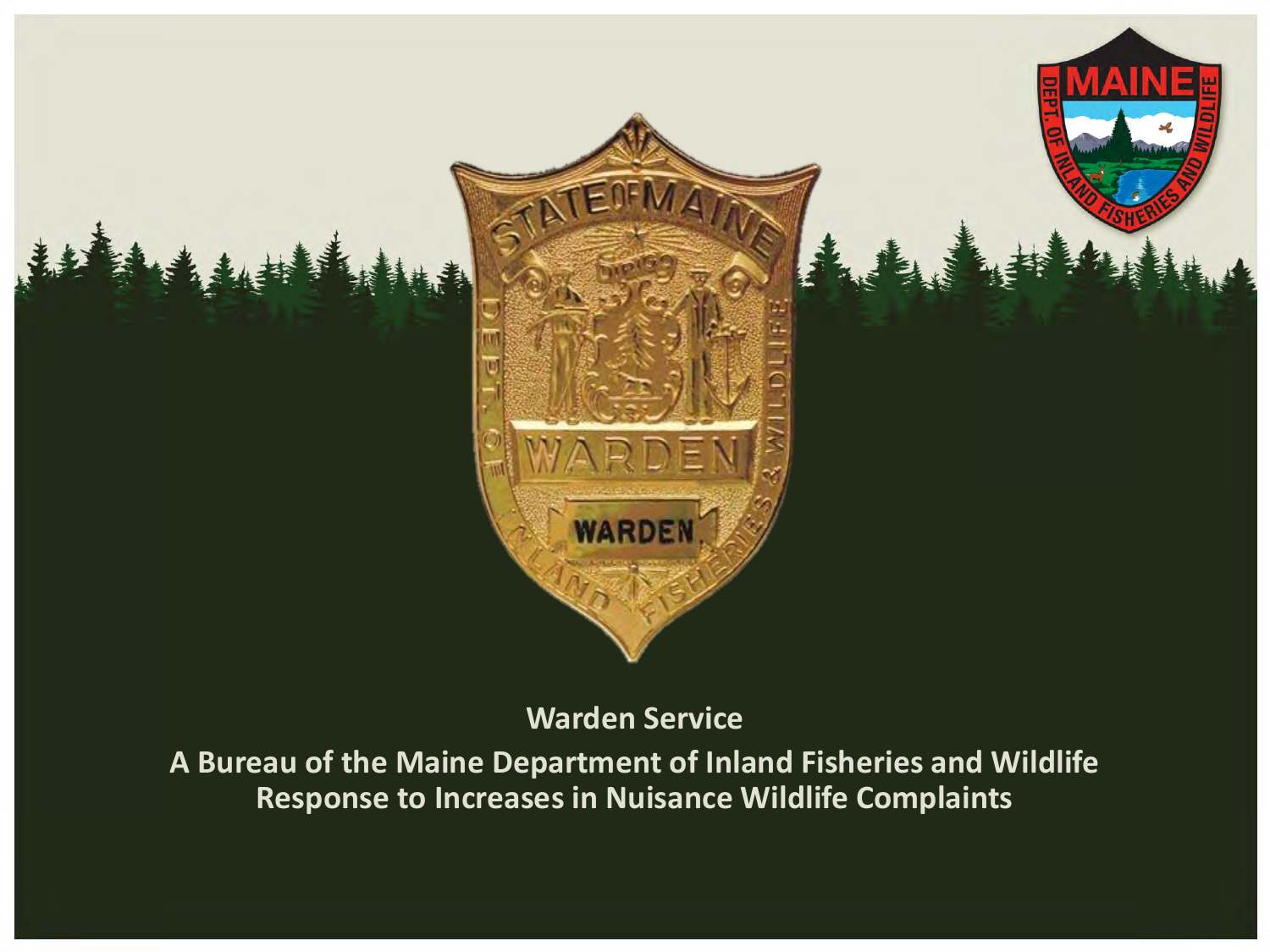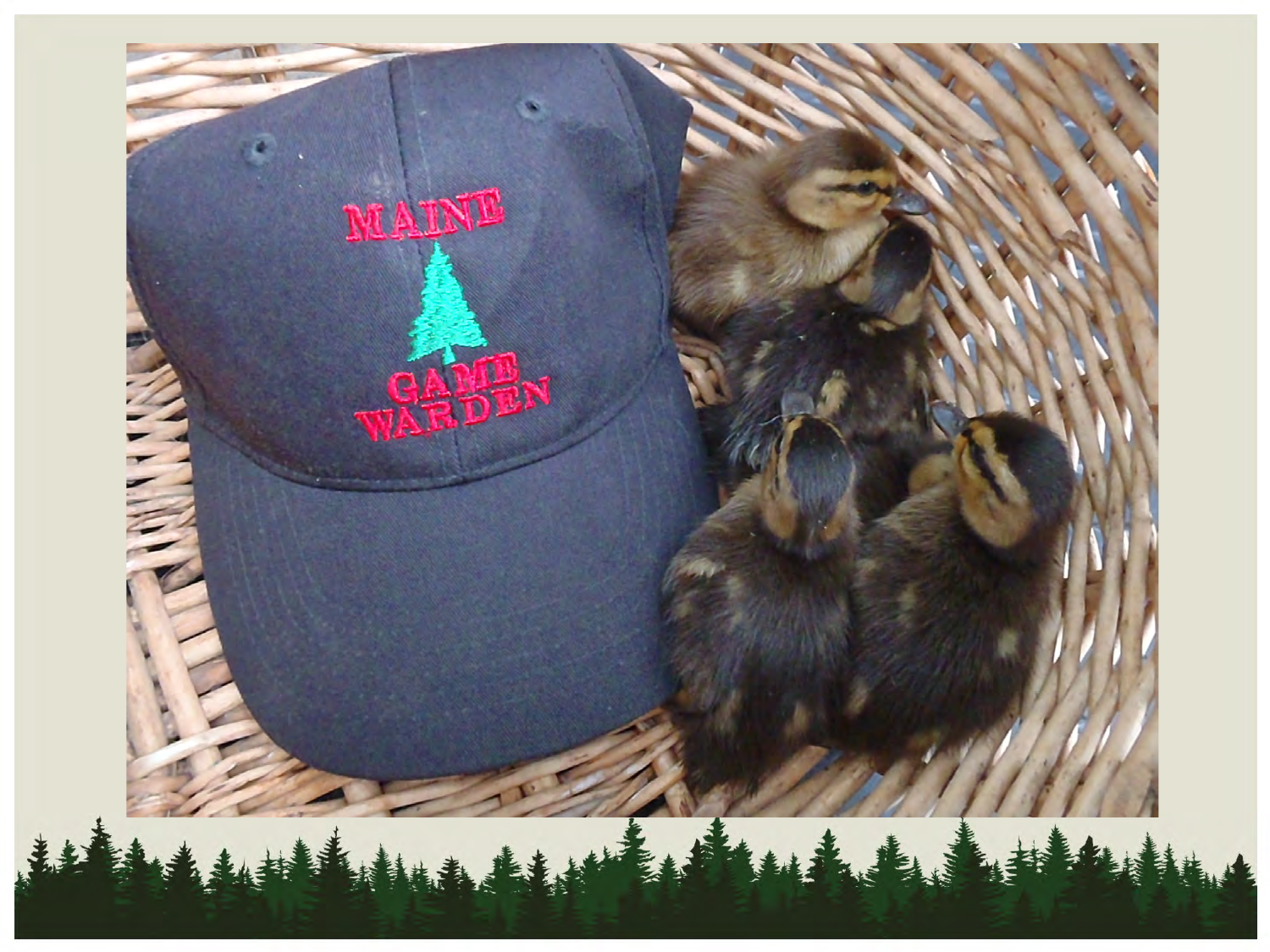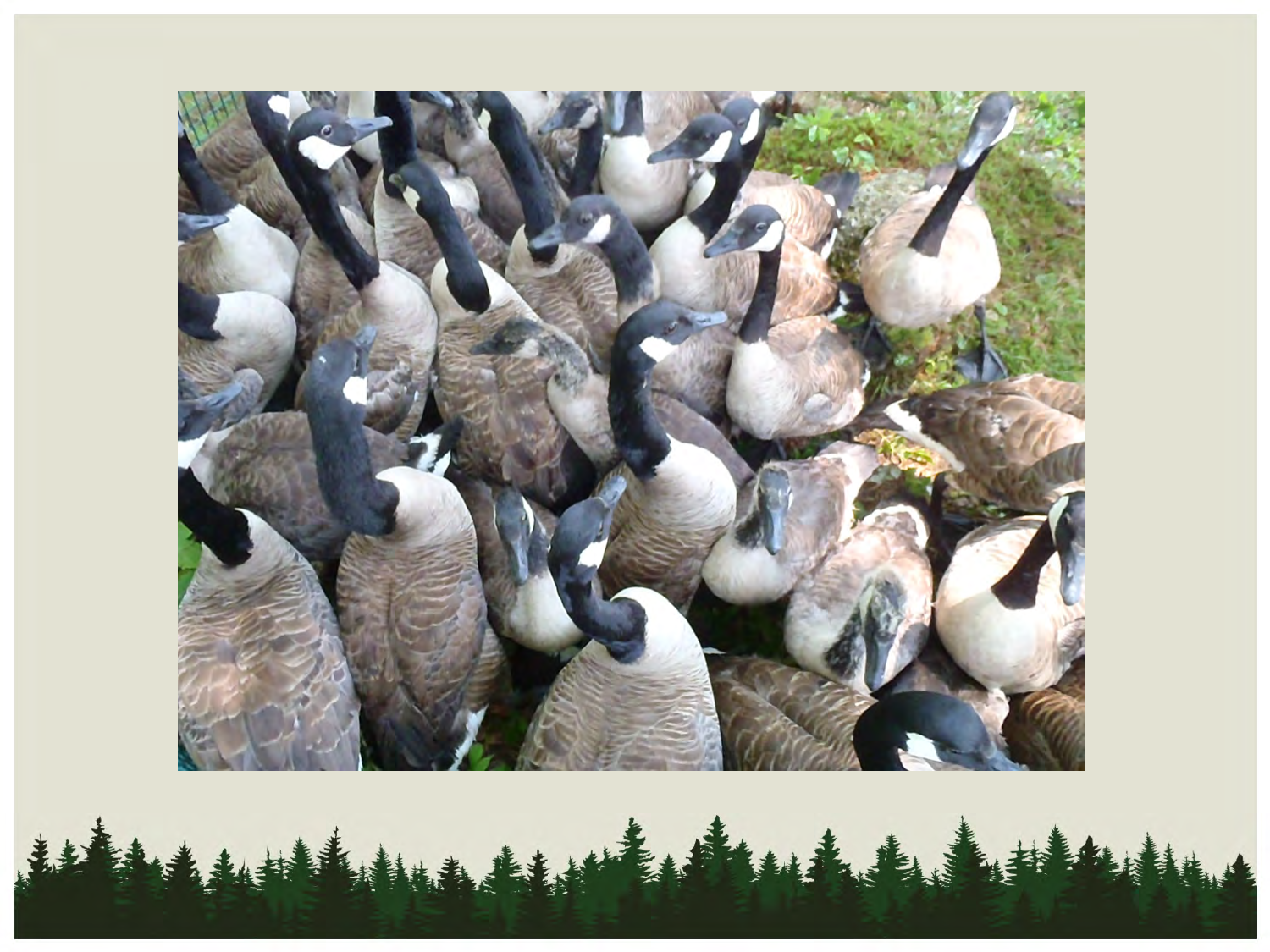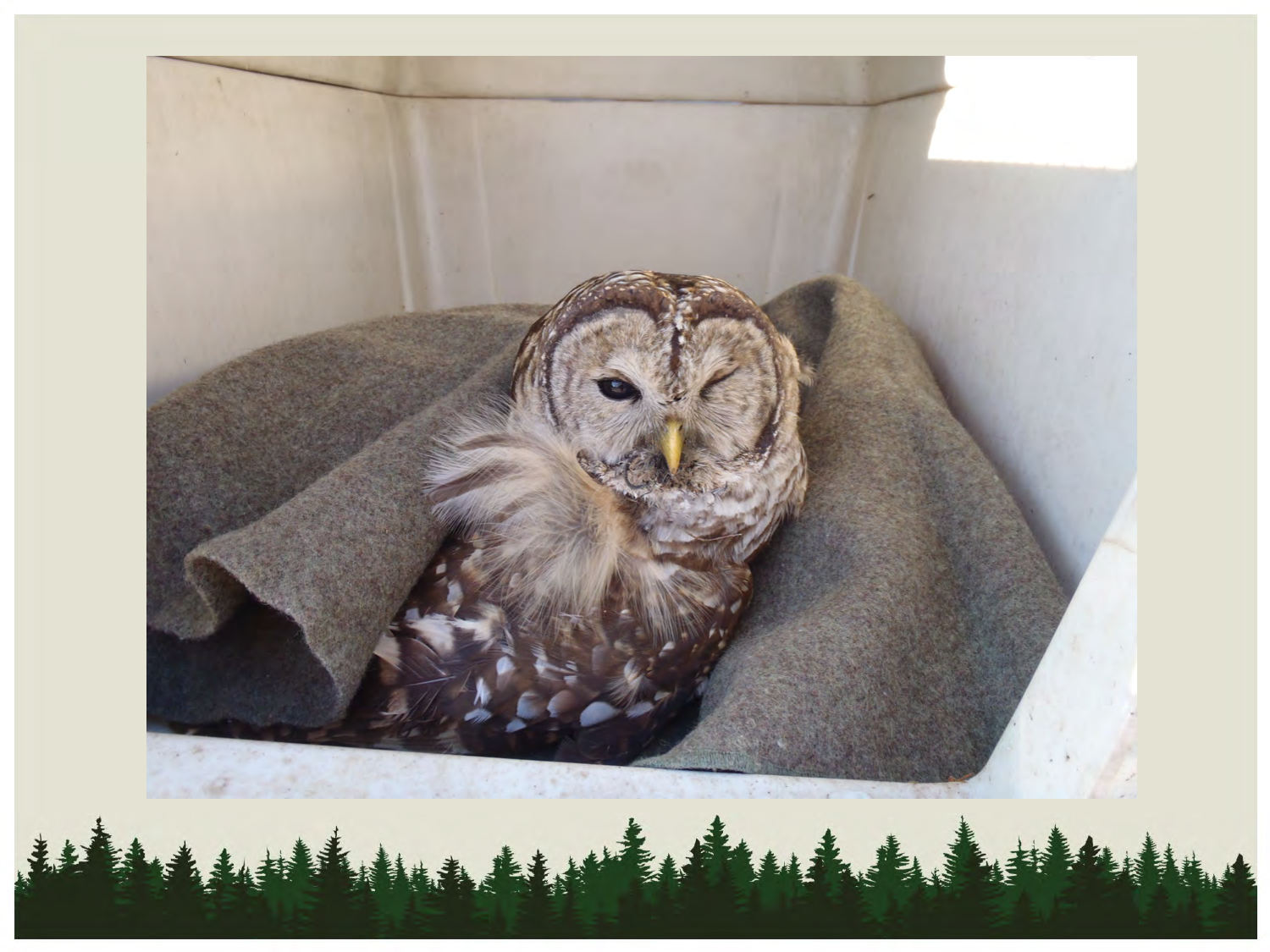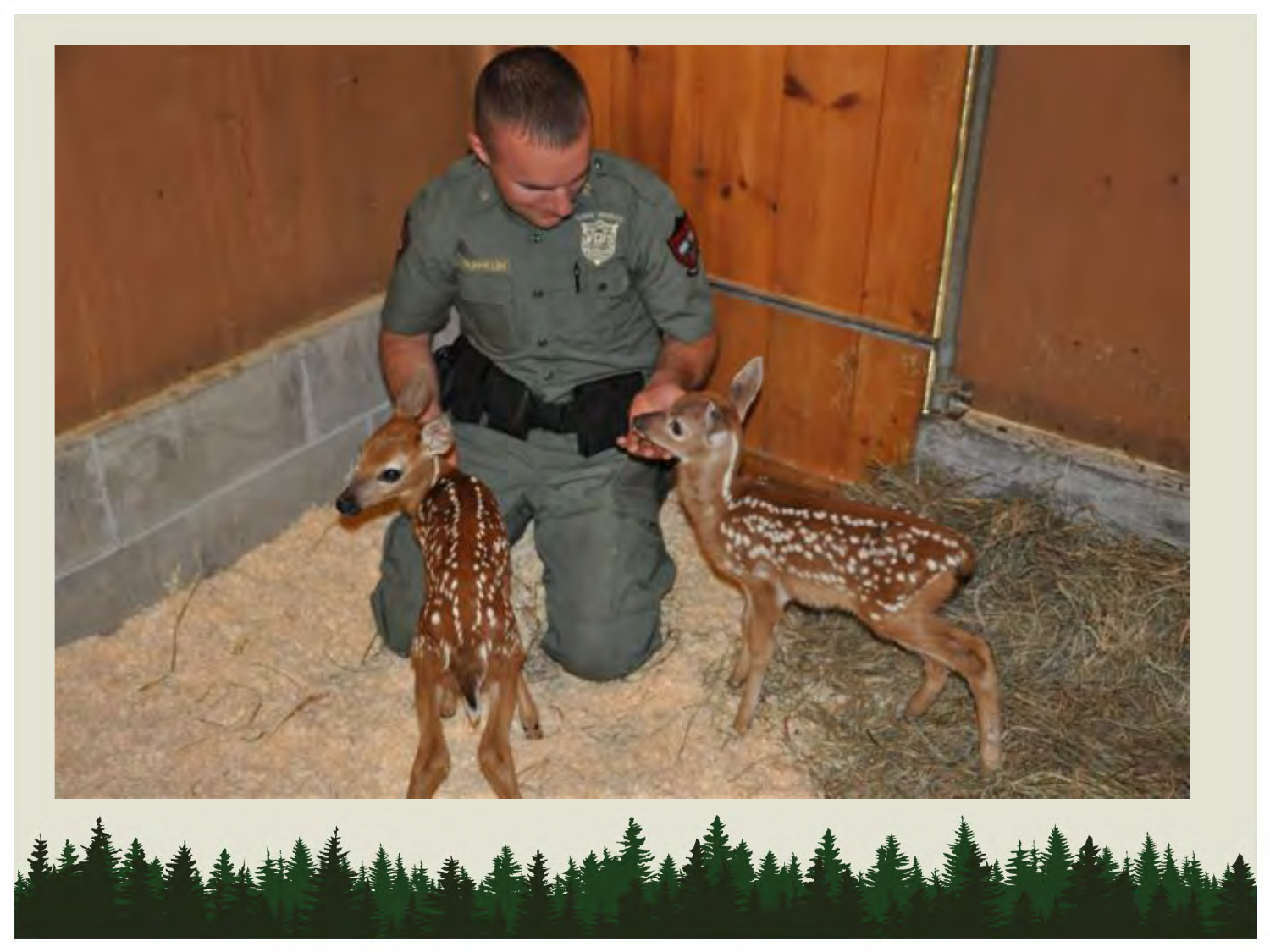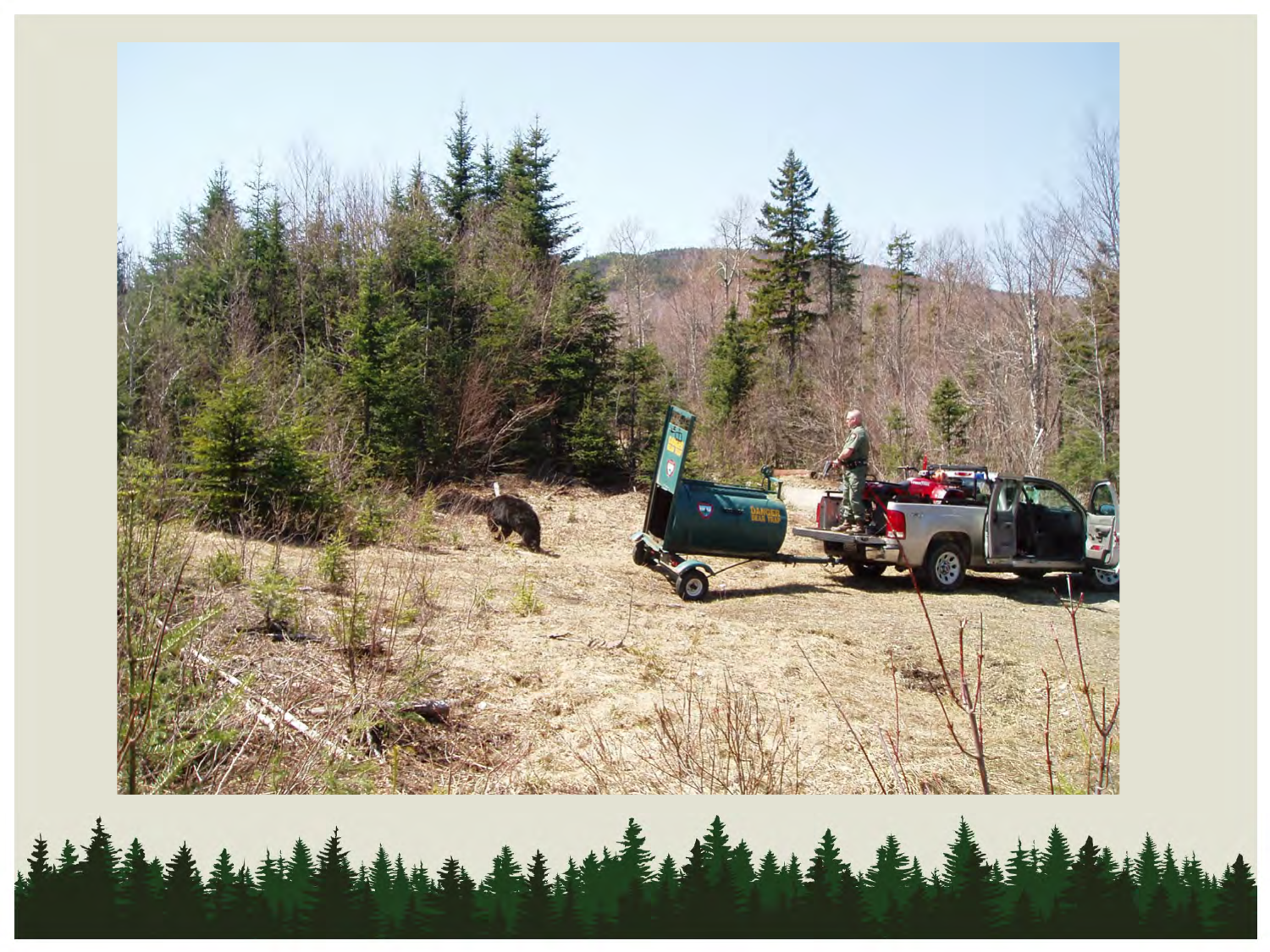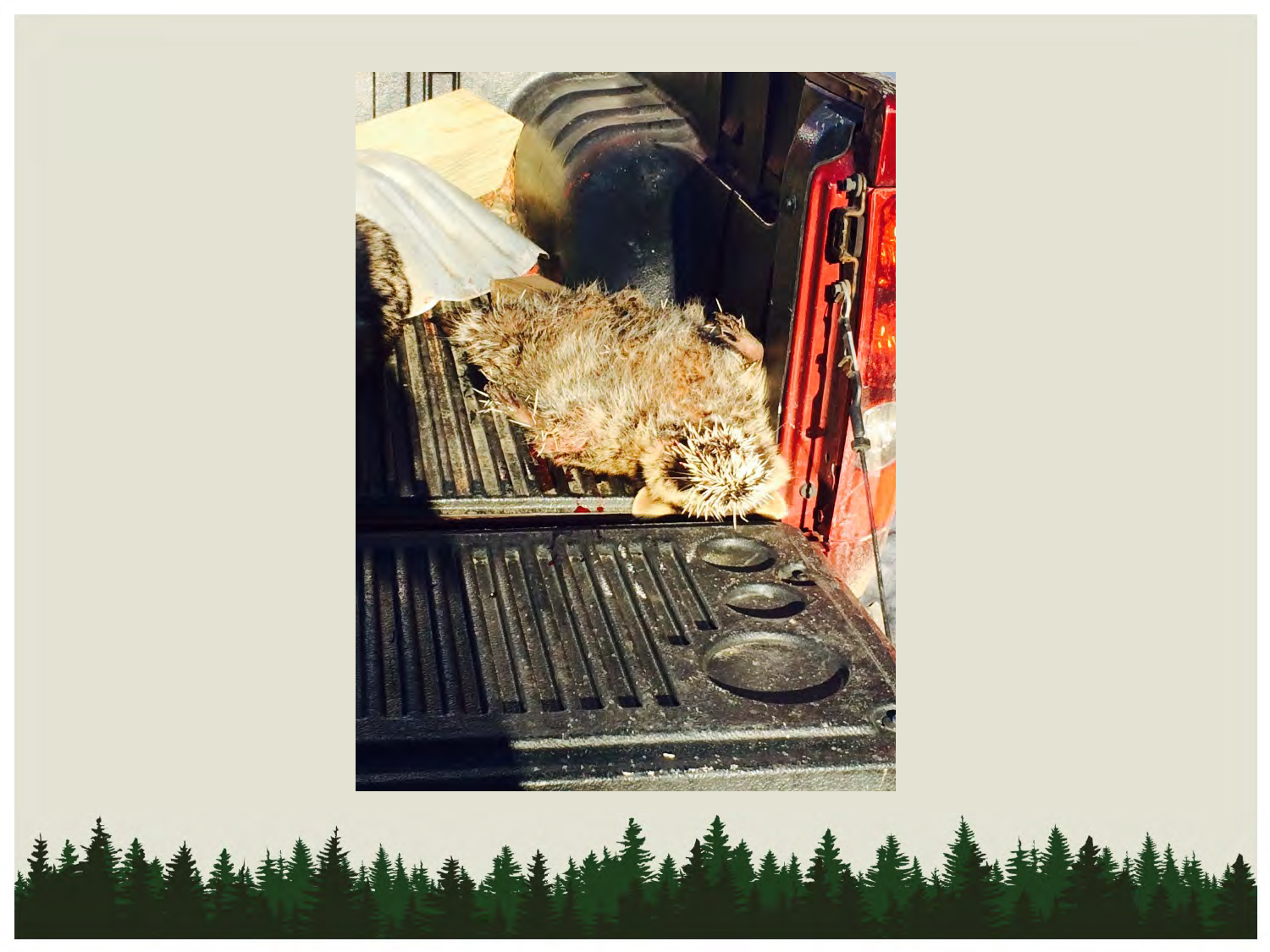## 2014-16 Average of 2112 Nuisance Wildlife **Complaints**

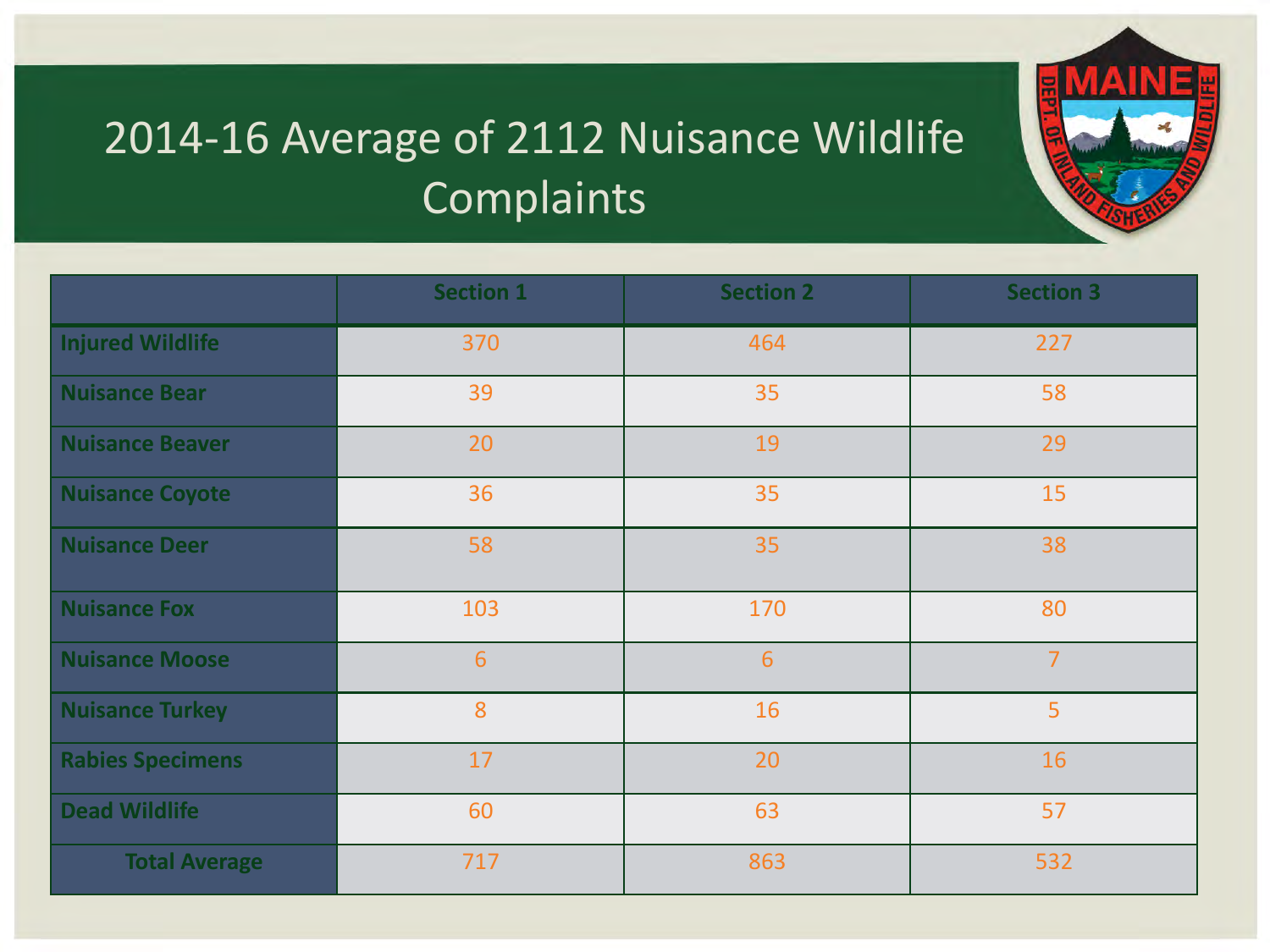## **2018 Nuisance Wildlife Calls for Southern Maine 3686**



|           | <b>SECTION 1</b>             | <b>SECTION 2</b> | <b>SECTION 3</b> | <b>TOTAL</b>   |                |
|-----------|------------------------------|------------------|------------------|----------------|----------------|
|           | <b>6808 Injured Wildlife</b> | 837              | 769              | 245            | 1851           |
|           | • 6810 Nuisance Bear         | 74               | 69               | 44             | 187            |
|           | <b>6811 Nuisance Beaver</b>  | 23               | 33               | 20             | 76             |
|           | • 6812 Nuisance Coyote       | 63               | 30               | 8              | 101            |
|           | • 6813 Nuisance Deer         | 45               | 32               | 13             | 90             |
| $\bullet$ | <b>6814 Nuisance Fox</b>     | 270              | 198              | 63             | 531            |
| $\bullet$ | <b>6815 Nuisance Moose</b>   | $\mathbf 0$      | $\boldsymbol{0}$ | $\overline{2}$ | $\overline{2}$ |
|           | • 6816 Nuisance Turkey       | 8                | 11               | 5              | 24             |
| $\bullet$ | <b>6298 Nuisance Other</b>   | 375              | 342              | 107            | 824            |
|           | <b>TOTALS</b>                | 1695             | 1484             | 507            | 3686           |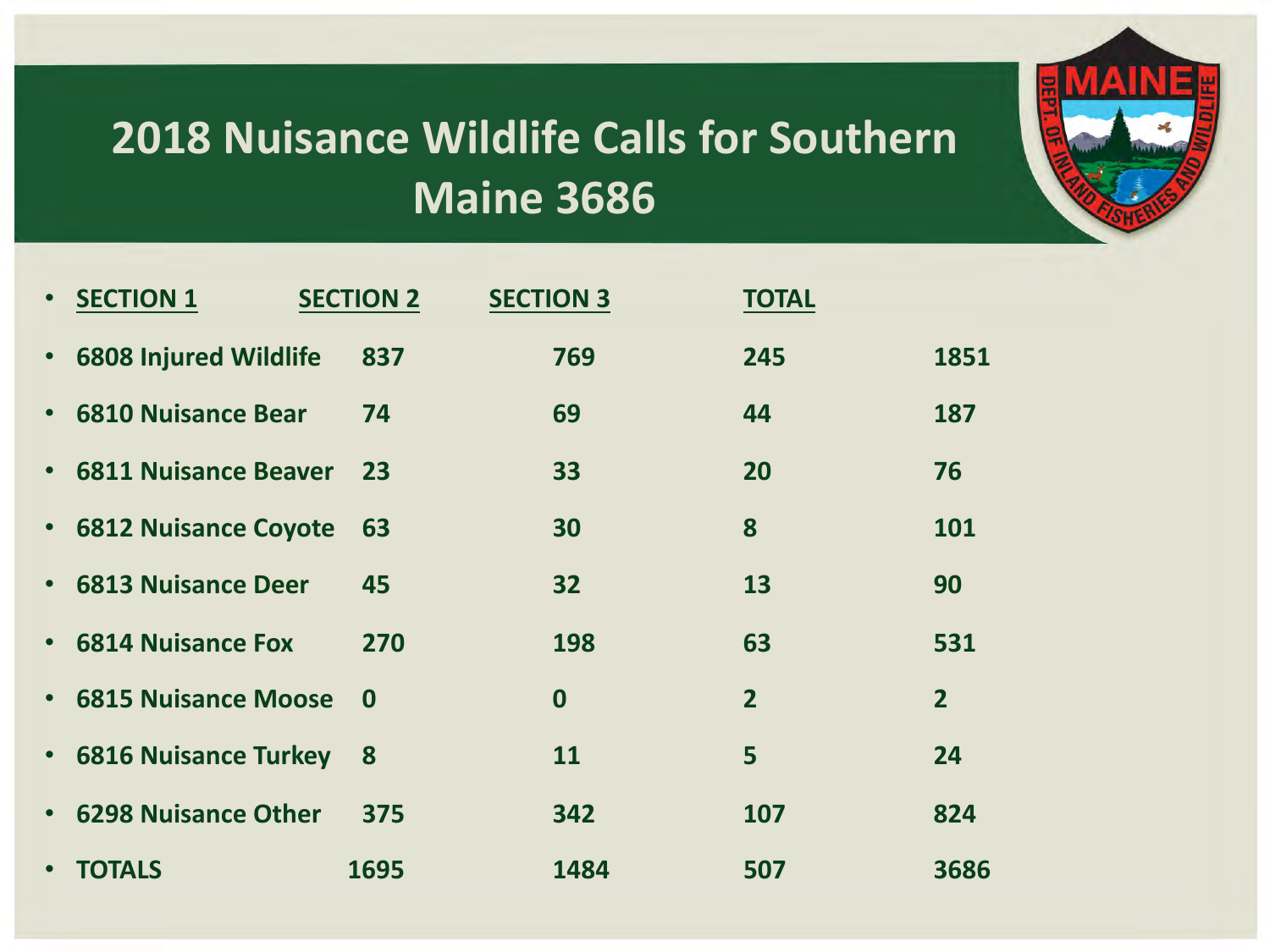## **Our Mission**

*Maine Department of Inland Fisheries & Wildlife*  protects and manages Maine's fish and wildlife and their habitats, promotes Maine's outdoor heritage, and safely connects people with nature through responsible recreation, sport, and science.